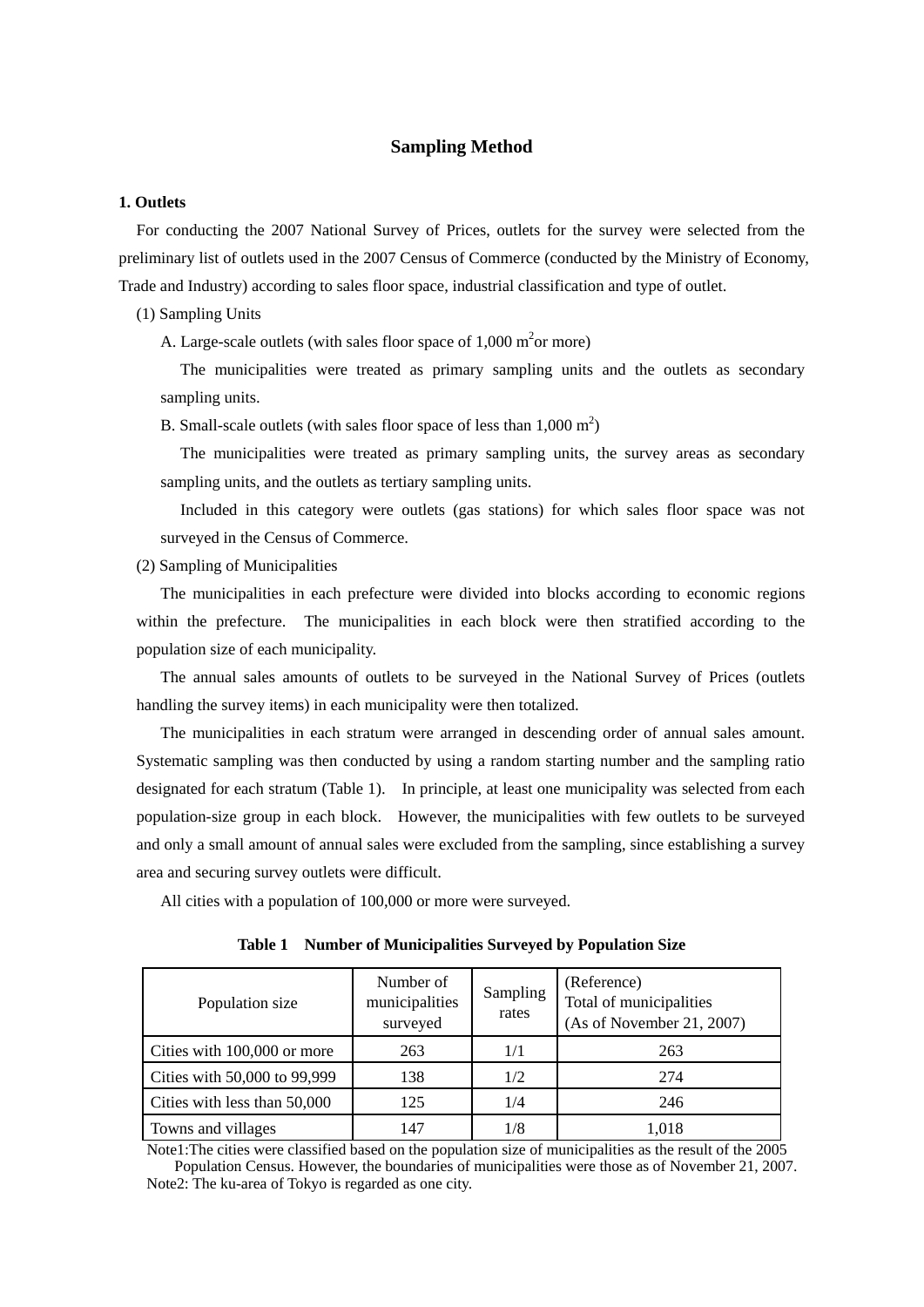(3) Sampling of Outlets

A. Large-scale outlets

The outlets were classified according to industrial classification and type of outlet. Tabel 2 shows the outlet classifications for large-scale outlets and all of the large-scale outlets in the municipalities as of June 1, 2007 were surveyed in principle.

Outlets not falling under any outlet classifications (outlets not handling survey items) were excluded from the survey.

| <b>Outlet classification</b>           | Industrial classification <sup>1</sup>                                                                                                                                                                                                                                                       | Type of outlet <sup>1</sup> |
|----------------------------------------|----------------------------------------------------------------------------------------------------------------------------------------------------------------------------------------------------------------------------------------------------------------------------------------------|-----------------------------|
| [01] Department store                  |                                                                                                                                                                                                                                                                                              | Department stores           |
| [02] General supermarket <sup>2</sup>  | 559: Miscellaneous retail trade, general<br>merchandise (with less than 50 employees)                                                                                                                                                                                                        | Supermarket stores          |
| [03]DIY center                         |                                                                                                                                                                                                                                                                                              | Home center (DIY)           |
| [04]Sales of grocery                   | 571: Grocery stores<br>572: Liquor stores<br>573: Meat and poultry stores<br>574: Fresh fish stores<br>575: Vegetable and fruit stores<br>576: Confectioneries and bakeries<br>577: Rice, barley and other cereals<br>57A:Delicatessen stores<br>57B:Retail food and beverage stores, n.e.c. |                             |
| [05]Sales of clothing                  | 562: Men's clothing stores<br>563: Ladies' and children's clothing<br>564: Footware stores<br>569: Miscellaneous dry goods, apparel and apparel<br>accessories stores                                                                                                                        |                             |
| [06]Sales of electric<br>appliances    | 59C: Electric appliance stores<br>606: Camera and photographic supply                                                                                                                                                                                                                        |                             |
| [07]Sales of furniture and<br>bedding  | 561:Dry goods, cloth and bedding stores<br>59A: Furniture stores                                                                                                                                                                                                                             |                             |
| [08]Sales of medicine and<br>cosmetics | 60G:Drug stores, except pharmacy<br>60J:Toiletry stores                                                                                                                                                                                                                                      |                             |
| [09] Sales of automotive parts         | 58B: Motor vehicle parts and accessories stores                                                                                                                                                                                                                                              |                             |
| [10]Sales of sporting goods            | 60A:Sporting goods stores                                                                                                                                                                                                                                                                    |                             |
| [11]Sales of toys                      | 60B: Toy and amusement goods stores                                                                                                                                                                                                                                                          |                             |
| [12]Sales of timepieces and<br>glasses | 607: Watch, spectacles and optical instruments<br>stores                                                                                                                                                                                                                                     |                             |

|  |  | Table 2 Outlet Classification of Large-scale Outlets |  |  |  |
|--|--|------------------------------------------------------|--|--|--|
|--|--|------------------------------------------------------|--|--|--|

Note1: Industrial classification and type of outlet are those of 2004 Census of Commerce.

Note2: The outlet classification [02] "General supermarket" covers any outlet of which at least the industrial

classification or type of outlet falls under this category.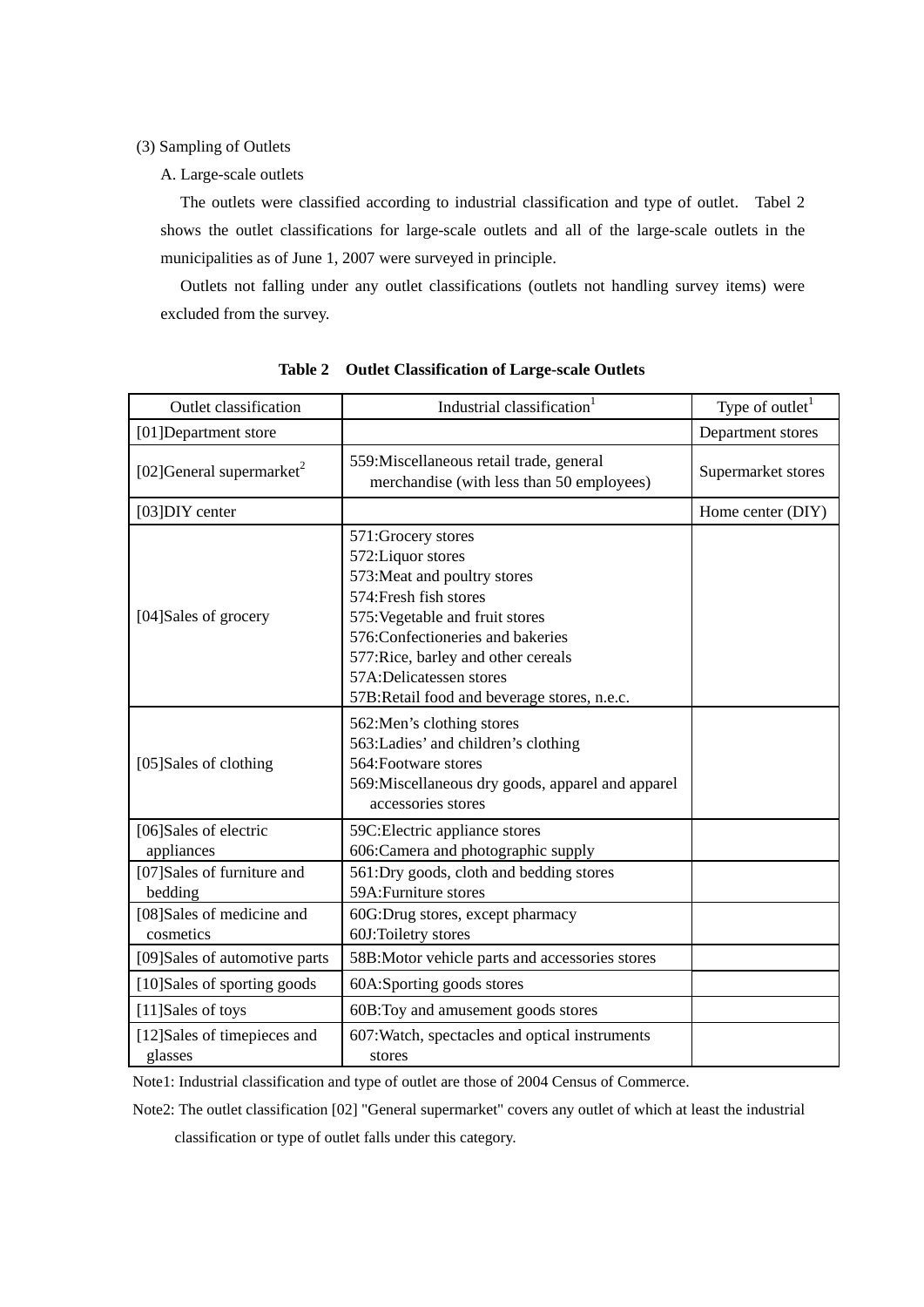# B. Small-scale outlets

2,779 survey areas were sampled from among the regions established by combining the enumeration districts of the 2007 Census of Commerce. Among the outlets located in each such survey area, 125,000 outlets were selected as survey outlets.

Table 4 shows the outlet classifications for small-scale outlets, and those not falling under any of the classifications were excluded from the survey in advance.

(a) Sampling of survey areas

Among the enumeration districts used in the 2007 Census of Commerce, the one having the largest number of outlets to be covered by the National Survey of Prices was initially designated as the central district.

The other enumeration districts were then combined in ascending order of their geographic proximity to the central survey district by using the positional coordinates (latitude and longitude) of their locations, with the survey areas being designated so that at least 90 outlets would be located (or at least 70 outlets for any survey district located farther than 1.5 km from the central survey district, or at least 60 outlets for any districts located farther than 2 km).

The survey areas thus designated in each municipality were arranged in the order of size and other factors, and those survey areas designated according to the population size of each municipality were sampled systematically (Table 3).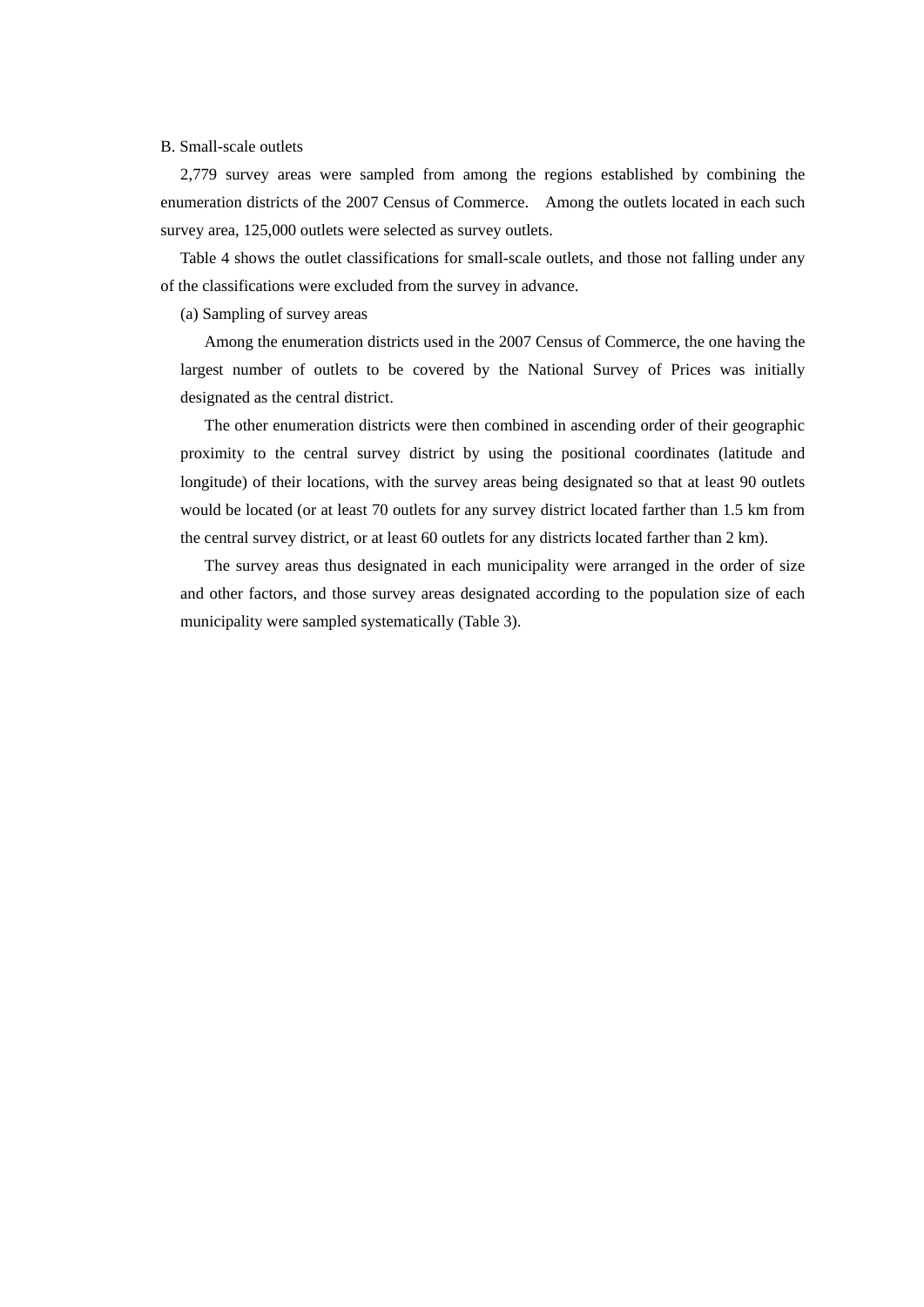| Population size    | Number of<br>survey areas | Government-designated<br>cities | Number of<br>survey areas |
|--------------------|---------------------------|---------------------------------|---------------------------|
| 600,000 or more    | $13 - 14$                 | Sapporo-shi                     | 25                        |
| 500,000 to 599,999 | $10 - 12$                 | Sendai-shi                      | 17                        |
| 400,000 to 499,999 | $9 - 12$                  | Saitama-shi                     | 17                        |
| 300,000 to 399,999 | $8 - 10$                  | Chiba-shi                       | 17                        |
| 200,000 to 299,999 | $6 - 8$                   | Ku-area of Tokyo-shi            | 87                        |
| 150,000 to 199,999 | $4 - 7$                   | Yokohama-shi                    | 35                        |
| 100,000 to 149,999 | $3 - 5$                   | Kawasaki-shi                    | 17                        |
| 50,000 to 99,999   | $1 - 4$                   | Niigata-shi                     | 15                        |
| Less than 50,000   | $1 - 3$                   | Shizuoka-shi                    | 15                        |
| Towns and villages | $1 - 2$                   | Hamamatsu-shi                   | 15                        |
|                    |                           | Nagoya-shi                      | 30                        |
|                    |                           | Kyoto-shi                       | 22                        |
|                    |                           | Osaka-shi                       | 35                        |
|                    |                           | Sakai-shi                       | 15                        |
|                    |                           | Kobe-shi                        | 22                        |
|                    |                           | Hiroshima-shi                   | 17                        |
|                    |                           | Kitakyushu-shi                  | 17                        |
|                    |                           | Fukuoka-shi                     | 22                        |

**Table 3 Number of Survey Areas by Population Size** 

Note: With regard to municipalities other than government-designated cities, the number of survey areas was decided according to the number of outlets to be surveyed in each municipality within the range designated by the population size.

## (b) Sampling of outlets

The outlets in each survey area were classified as shown in Table 4 according to industrial classification and type of outlet. The outlets of each classification were arranged in descending order of annual sales amount, and 45 outlets were sampled systematically according to the number of outlets by outlet classification. However, an arrangement was made to sample at least one outlet for any outlet classification, so far as such an outlet exists in the relevant survey area.

In cases where the survey was impossible due to the closure, etc. of any sampled outlets, "reserved outlets" were also sampled in preparation.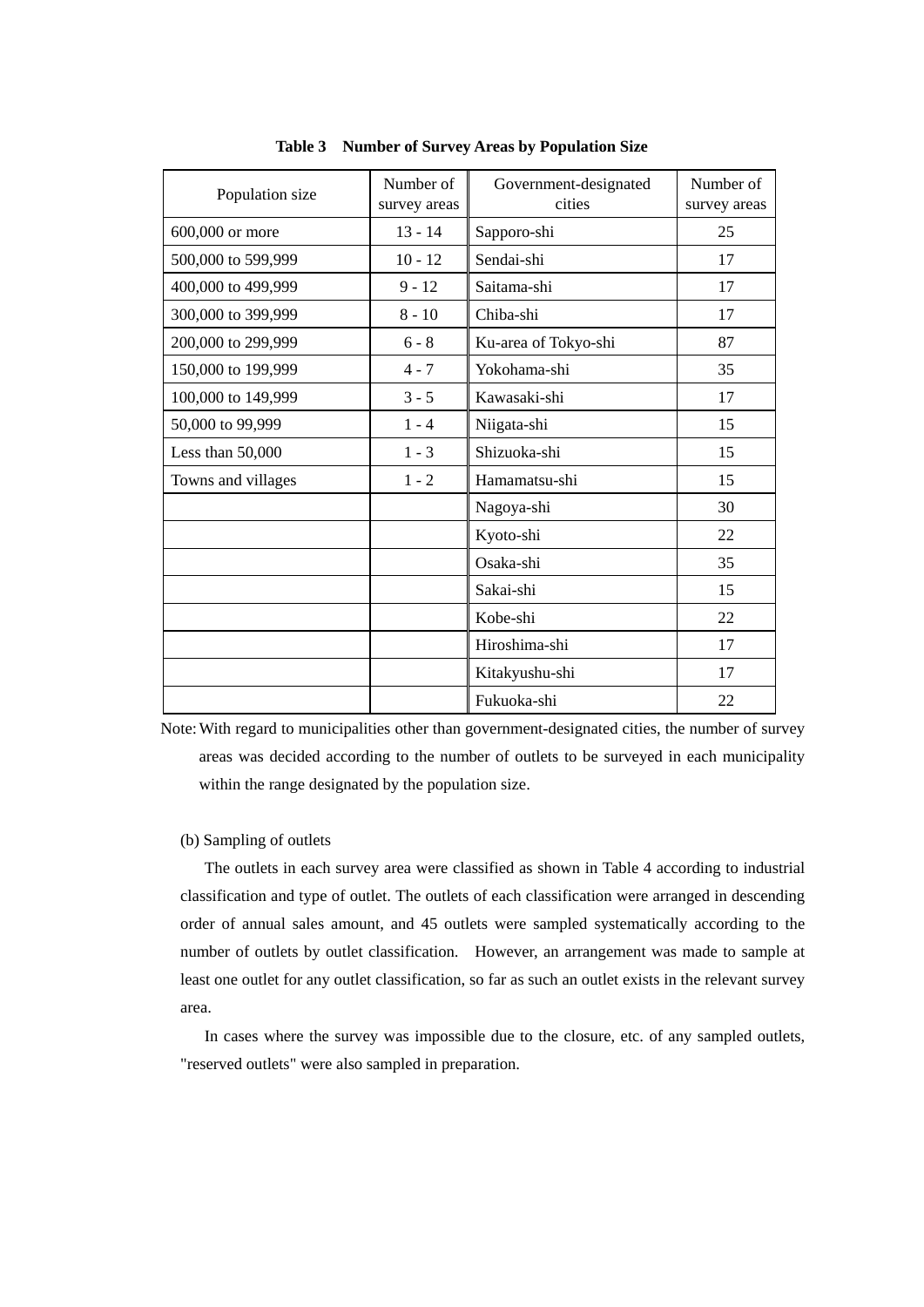| Outlet classification                                                    | Industrial classification <sup>1</sup>                                                                           | Type of outlet <sup>1</sup> |
|--------------------------------------------------------------------------|------------------------------------------------------------------------------------------------------------------|-----------------------------|
| [21] Convenience stores and<br>Sales of general merchandise <sup>2</sup> | 559: Miscellaneous retail trade, general<br>merchandise (with less than 50 employees)                            | Convenience<br>stores       |
| [22]Sales of grocery                                                     | 571: Grocery stores                                                                                              |                             |
| [23]Sales of liquor                                                      | 572: Liquor stores                                                                                               |                             |
| [24]Sales of rice                                                        | 577: Rice, barley and other cereals stores                                                                       |                             |
| [25]Sales of confectionery and<br>bread                                  | 576: Confectioneries and bakeries                                                                                |                             |
| [26]Sales of fish                                                        | 574: Fresh fish stores                                                                                           |                             |
| [27]Sales of meat                                                        | 573: Meat and poultry stores                                                                                     |                             |
| [28]Sales of fruit and vegetable                                         | 575: Vegetable and fruit stores                                                                                  |                             |
| [29] Sales of "Tofu", soybean<br>curd                                    | 57B: Retail food and beverage stores, n.e.c.<br>Note: Only stores containing the word "Tofu" in<br>the name      |                             |
| [30]Sales of packed lunch                                                | 57A:Delicatessen stores                                                                                          |                             |
| [31]Sales of tea                                                         | 57B: Retail food and beverage stores, n.e.c.<br>Note: Only stores containing the word "Tya", tea,<br>in the name |                             |
| [32]Sales of gasoline and<br>kerosene                                    | 60K:Gasolin service station<br>60L: Fuel stores, except gasoline service station                                 |                             |
| [33] Sales of electric appliances                                        | 59C: Electric appliance stores                                                                                   |                             |
| [34]Sales of bedding and<br>carpeting                                    | 561:Dry goods, cloth and bedding stores<br>59A: Furniture stores                                                 |                             |
| [35] Sales of household utensils<br>and hardware                         | 59E:Hard ware stores,<br>Kitchenware ("aramono") stores<br>59F:Miscellaneous household utensil stores,<br>n.c.e. |                             |
| [36]Sales of clothing                                                    | 562: Men's clothing stores<br>563: Ladies' and children's clothing                                               |                             |
| [37] Sales of shoes and bags                                             | 564: Footware stores<br>569: Miscellaneous dry goods, apparel and<br>apparel accessories stores                  |                             |
| [38]Sales of medicine and<br>cosmetics                                   | 60G:Drug stores, except pharmacy<br>60J:Toiletry stores                                                          |                             |
| [39] Sales of timepieces and<br>glasses                                  | 607: Watch, spectacles and optical instruments<br>stores                                                         |                             |
| [40]Sales of bicycles                                                    | 58C:Motorcycle stores<br>582:Bicycle stores                                                                      |                             |
| [41] Sales of sporting goods                                             | 60A:Sporting goods stores                                                                                        |                             |
| [42]Sales of cameras                                                     | 606: Camera and photographic supply                                                                              |                             |
| [43] Sales of flowers and<br>gardening goods                             | 60D: Florists stores                                                                                             |                             |

| <b>Table 4 Outlet Classification for Small-scale Outlets</b> |  |  |  |  |  |  |
|--------------------------------------------------------------|--|--|--|--|--|--|
|--------------------------------------------------------------|--|--|--|--|--|--|

Note1: Industrial classification and type of outlet are those of 2004 Census of Commerce.

Note2: The outlet classification [21] "Convenience Stores and Stores selling various goods" covers any outlet of which at least either industrial classification or type of outlet falls under this category.